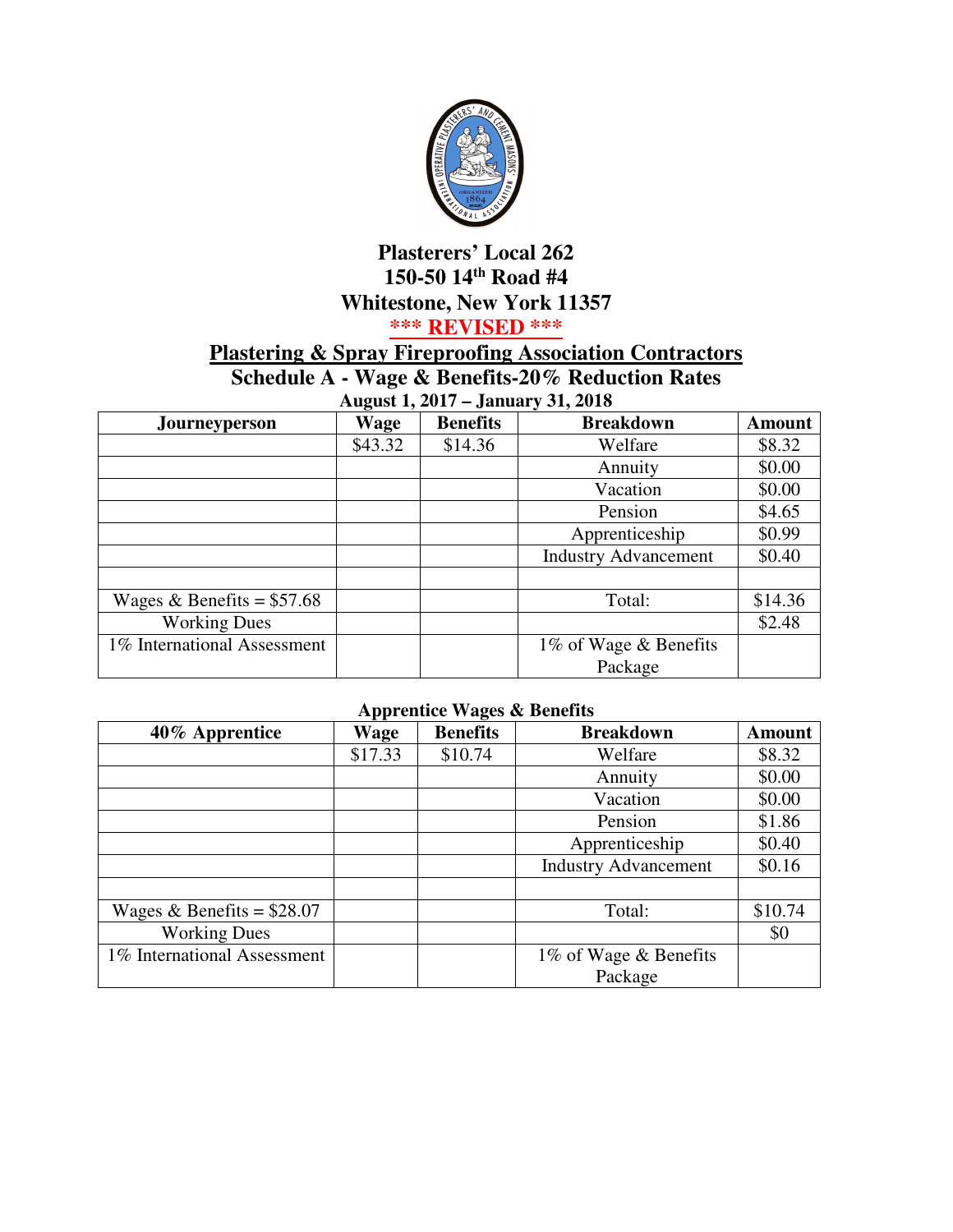| 45% Apprentice              | Wage    | <b>Benefits</b> | <b>Breakdown</b>            | <b>Amount</b> |
|-----------------------------|---------|-----------------|-----------------------------|---------------|
|                             | \$19.50 | \$11.04         | Welfare                     | \$8.32        |
|                             |         |                 | Annuity                     | \$0.00        |
|                             |         |                 | Vacation                    | \$0.00        |
|                             |         |                 | Pension                     | \$2.09        |
|                             |         |                 | Apprenticeship              | \$0.45        |
|                             |         |                 | <b>Industry Advancement</b> | \$0.18        |
|                             |         |                 |                             |               |
| Wages & Benefits = $$30.54$ |         |                 | Total:                      | \$11.04       |
| <b>Working Dues</b>         |         |                 |                             | \$0.94        |
| 1% International Assessment |         |                 | 1% of Wage & Benefit        |               |
|                             |         |                 | Package                     |               |

| 55% Apprentice              | Wage    | <b>Benefits</b> | <b>Breakdown</b>            | <b>Amount</b> |
|-----------------------------|---------|-----------------|-----------------------------|---------------|
|                             | \$23.83 | \$11.65         | Welfare                     | \$8.32        |
|                             |         |                 | Annuity                     | \$0.00        |
|                             |         |                 | Vacation                    | \$0.00        |
|                             |         |                 | Pension                     | \$2.56        |
|                             |         |                 | Apprenticeship              | \$0.55        |
|                             |         |                 | <b>Industry Advancement</b> | \$0.22        |
|                             |         |                 |                             |               |
| Wages & Benefits = $$35.48$ |         |                 | Total:                      | \$11.65       |
| <b>Working Dues</b>         |         |                 |                             | \$1.22        |
| 1% International Assessment |         |                 | 1% of Wage & Benefit        |               |
|                             |         |                 | Package                     |               |

| 60% Apprentice              | Wage    | <b>Benefits</b> | <b>Breakdown</b>            | <b>Amount</b> |
|-----------------------------|---------|-----------------|-----------------------------|---------------|
|                             | \$26.00 | \$11.95         | Welfare                     | \$8.32        |
|                             |         |                 | Annuity                     | \$0.00        |
|                             |         |                 | Vacation                    | \$0.00        |
|                             |         |                 | Pension                     | \$2.79        |
|                             |         |                 | Apprenticeship              | \$0.60        |
|                             |         |                 | <b>Industry Advancement</b> | \$0.24        |
|                             |         |                 |                             |               |
| Wages & Benefits = $$37.95$ |         |                 | Total:                      | \$11.95       |
| <b>Working Dues</b>         |         |                 |                             | \$1.36        |
| 1% International Assessment |         |                 | 1% of Wage & Benefit        |               |
|                             |         |                 | Pavkage                     |               |